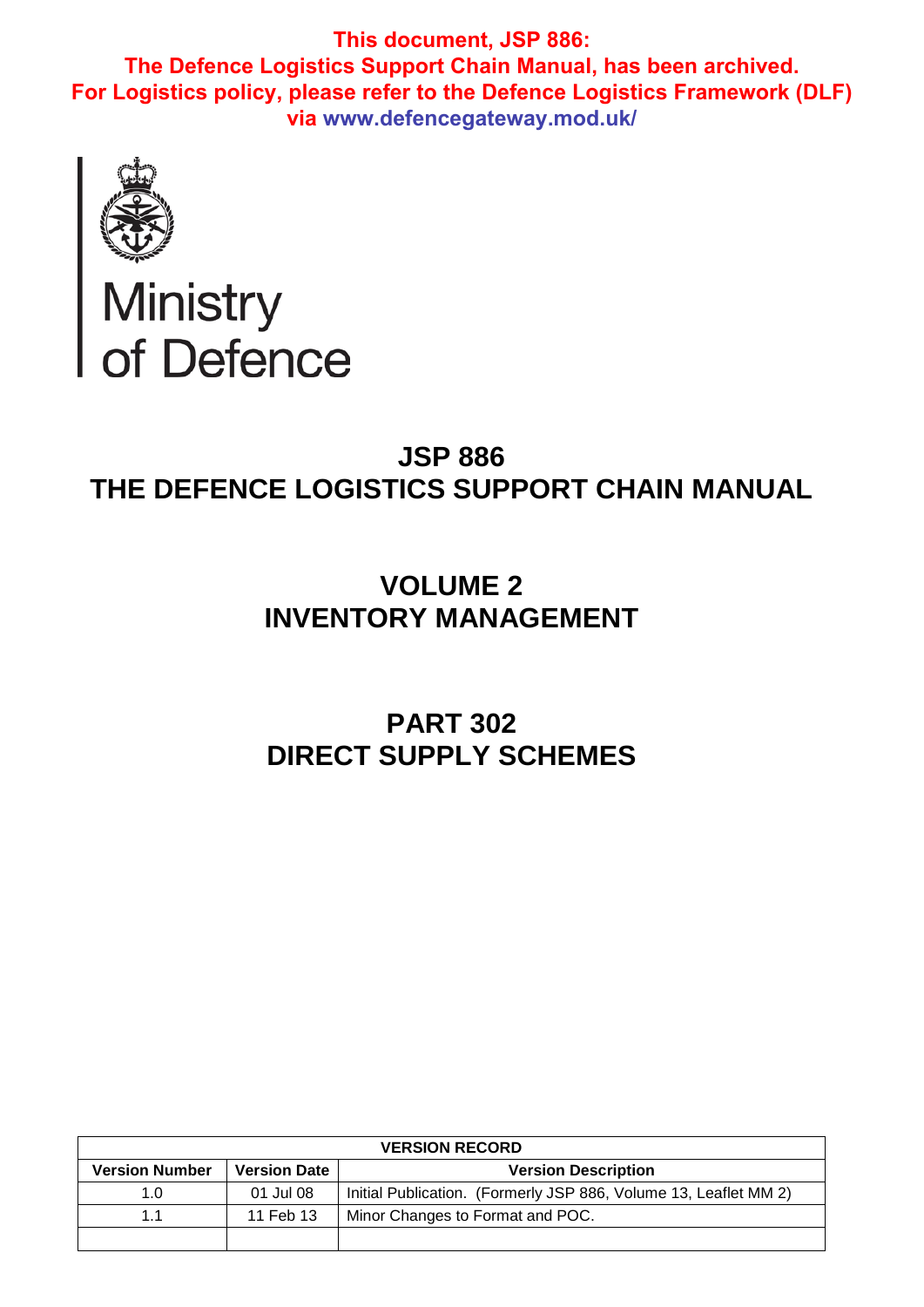List of Contents: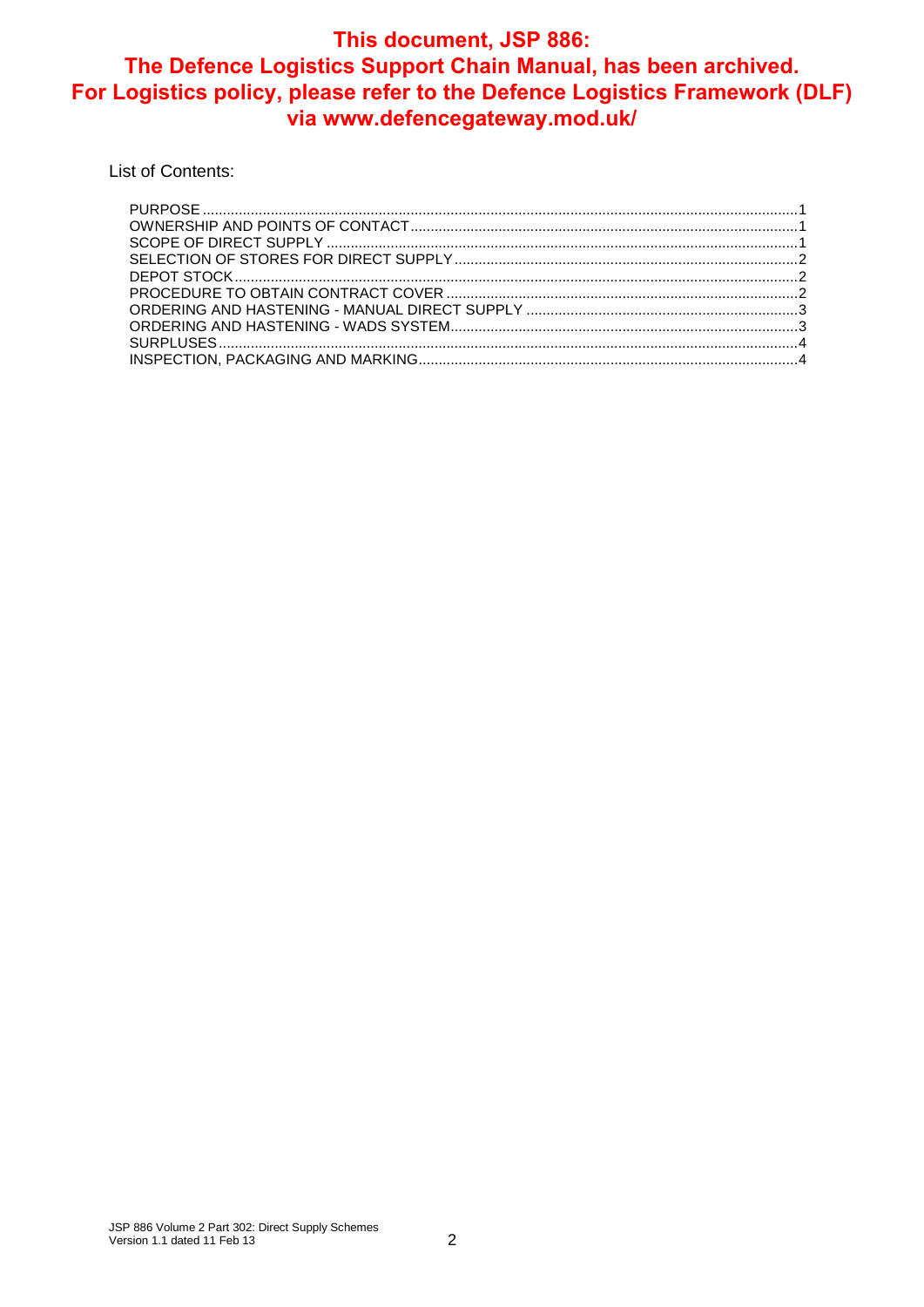### **CHAPTER 1: DIRECT SUPPLY SCHEMES**

#### **PURPOSE**

1. The purpose of this leaflet is to describe the policy and procedures that apply to Direct Supply schemes. They are designed to facilitate the supply by contractors of selected stores for delivery directly into customer units. The object of Direct Supply is thus to improve supply efficiency and restrain overheads by eliminating or significantly reducing both the extent of central reprovisioning and the need to hold and redistribute depot stocks. Support Management Branches (SMBs) are encouraged to seek Direct Supply arrangements wherever it is feasible, operationally acceptable and cost-effective to do so.

#### **OWNERSHIP AND POINTS OF CONTACT**

- 2. The policy for Direct Supply Schemes is sponsored by DES JSC SCM-SCPol-Conv2.
	- a. Sponsor details:

DESJSCSCM-SCPol-Conv2 Tel: Mil: 9679 Ext 81381. Civ: 030679 81381.

b. Document Editor:

DES JSC SCM-SCPol Editorial Team Tel: Mil: 9679 Ext 80953. Civ: 030 679 80953.

#### **SCOPE OF DIRECT SUPPLY**

3. Direct Supply may operate in one of 2 ways:

a. **Manually.** Details of commodities available by Direct Supply are published in the Direct Supply Schedule; this, together with the associated amendments, is distributed to units via Command Headquarters (CHQs). On-line self-accounting units and depots at home are to demand their requirements of items contained in the Direct Supply Schedule directly on the authorised contractor if stock is not available at the demand unit. Demands from overseas units and others excluded from the scheme will be satisfied from depot stock, inter-unit transfer or diversion order, as appropriate.

b. **Wholesale Automated Direct Supply (WADS) System.** Given the workload penalties of the manual scheme, its automatic counterpart, with its associated MIS package, is the preferred method of conducting and controlling Direct Supply. In this case, a Schedule of Requirements is prepared by the SMB for issue to the contractor(s). Units are not supplied with a copy; however, items included in the Schedule are identified in FAP 1086. All on-line self-accounting units at home and overseas participate in this scheme. The LCC will generate automatic stock replenishment demands on the contractor on behalf of user units. Additional or unforeseen requirements are to be demanded on the Central System for translation into automatic demands on the contractor in a similar way. Off-line units cannot be supplied with WADS items unless they are parented by an on-line unit.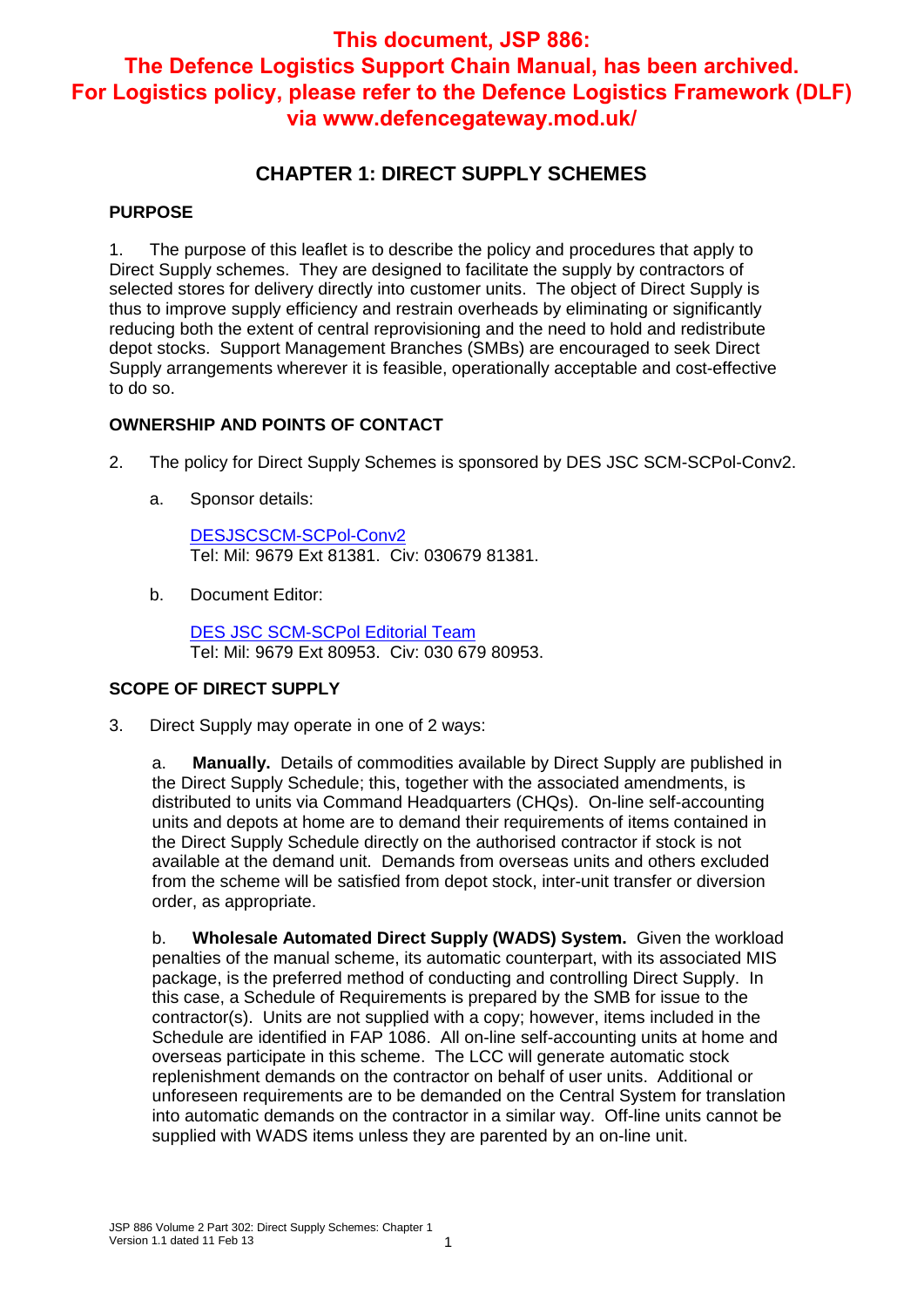#### **SELECTION OF STORES FOR DIRECT SUPPLY**

4. The selection of particular items or types of store for provision by Direct Supply is the responsibility of the MDG. It is neither practicable nor appropriate to be specific in this leaflet, but items in the general ranges of non-warlike stores, having a high degree of commonality with products readily available from commercial sources, are prime candidates for the scheme. There may well be technical or quality considerations and items manufactured to a British Standard acceptable to the Support Authority may be especially suitable.

5. The willingness and capability of contractors to provide a level of service acceptable to the RAF is also a vital factor. It is important to work closely with MOD (PE) Technical and Contracts branches to ensure continuity of supply, to build in suitable arrangements to satisfy priority demands and to meet the technical requirements of the Support Authority.

#### **DEPOT STOCK**

6. In order to obtain maximum benefit from Direct Supply, depot stocks are to be run down entirely. Where retention of a reduced level of depot stock is unavoidable, for emergency purposes or to supply units unable to participate in the scheme, holdings are to be kept to the essential minimum. Range Managers are to ensure that such contingency stocks are regularly turned over.

7. WADS can apply only where depot stockholding is completely eliminated, since processing involves a search of depot stocks before an order can be released.

#### **PROCEDURE TO OBTAIN CONTRACT COVER**

8. Having identified a Direct Supply potential for an item or range, and obtained the agreement and any special conditions of the technical sponsor, Support Managers are to proceed as follows:

a. Every effort is to be made to arrange the Direct Supply of the item or range under the WADS system. Manual Direct Supply is to be used only exceptionally, eg for non-SCC items, such as timber or wooden pallets, or for regional Direct Supply arrangements, where separate contractors provide delivery to discrete geographical areas and the one supplier per item constraint of WADS cannot, therefore, be met.

b. The appropriate Contracts Branch is to be consulted at the earliest possible stage. When agreement to convert the item or range to Direct Supply is reached, a requisition for an enabling contract is to be raised at least 6 months prior to the expiry of existing procurement contract arrangements. The requisition must have at least qualified financial endorsement when submitted. It is also to call for contractual provision for the contractor to submit quarterly returns of Direct Supply activity.

c. To accompany a requisition for a contract under the WADS system, a Schedule of Requirements is also to be produced, containing full details of both the item(s) and the service required, for example, individual item specifications or standards, certificates of conformity (for metals), estimated annual off-take, geographical disposition of units for delivery, pipeline times, instructions for deliveries for overseas units, etc. Clearly, this Schedule will require several months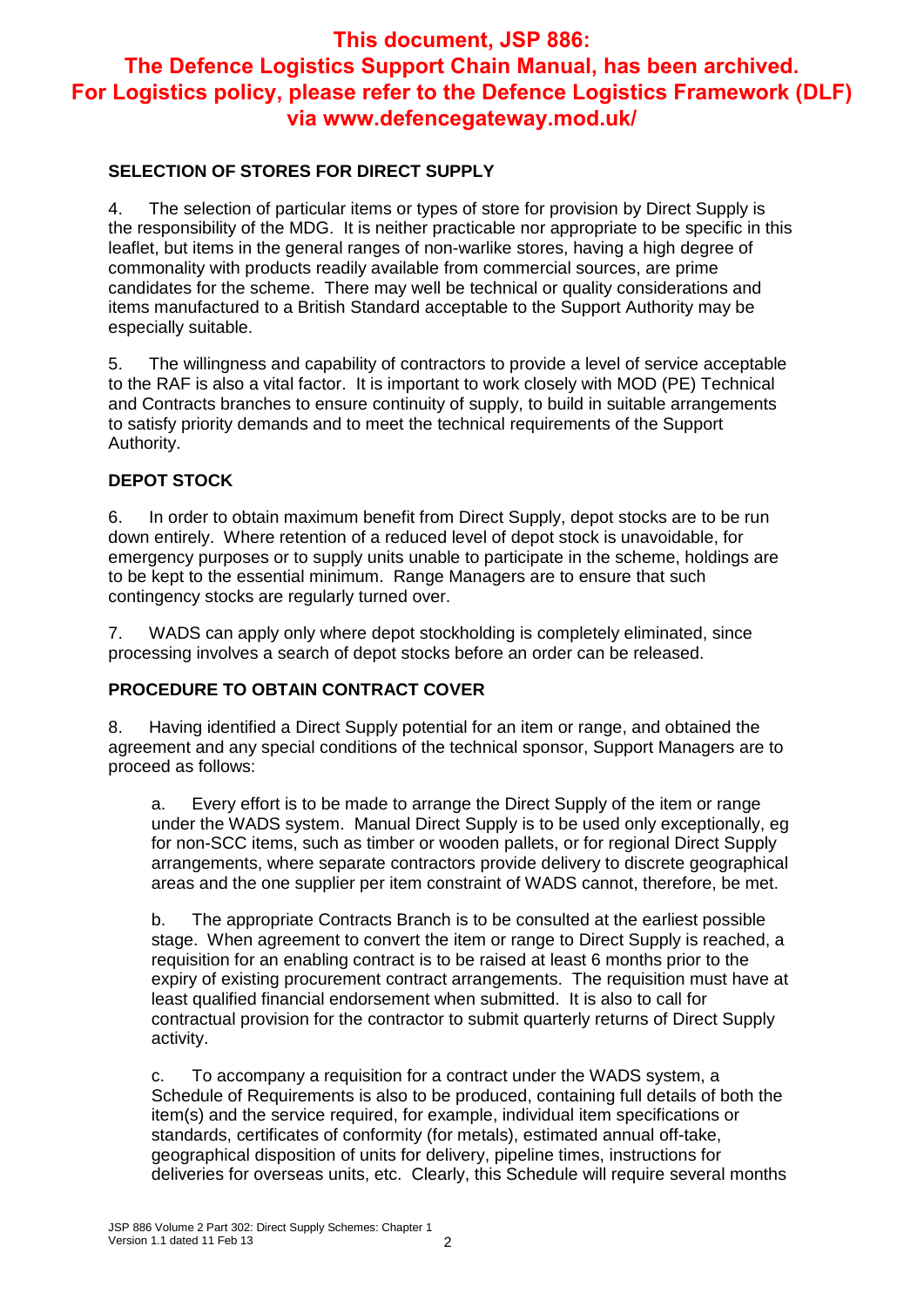to produce, suggesting that work will need to commence some 3 or 4 months before a requisition can be submitted to the Contracts Branch.

d. Wherever possible, Contracts branches can be expected to invoke competitive tendering for Direct Supply contracts and, following the return of tenders, it may be necessary for the MDG to undertake an appraisal to demonstrate the costeffectiveness of Direct Supply.

e. Once a contract(s) has been let, the Contracts branch will provide a copy to the MDG. SM Ops2c (RAF) is to be advised of amendments necessary to the Direct Supply Schedule and/or to update FAP 1086, to reflect the detail contained in the contract Schedule of Requirements.

f. Direct Supply and WADS items are identified by Degree of Control Code 1. Setting of this code cancels all outstanding inabilities against the item automatically.

#### **ORDERING AND HASTENING - MANUAL DIRECT SUPPLY**

9. Once a Support Manager has selected an item for manual Direct Supply, arranged appropriate contract cover and amended the relevant system indicators, units will demand their requirements in accordance with the Memorandum of Instructions in the Direct Supply Schedule. On-line units will be advised when and how much to order by Outputs U49 and U43. Depot stocks to meet contingency reserves or to supply overseas units are to be ordered by the MDG against the relevant Direct Supply contract. The Range Manager will receive a R001 Requisition Request when total assets, excluding those held by participating units, fall below PAF (where PAF is determined by NON DS/IND 1 unit consumption only).

10. The Direct Supply contract requires the contractor to provide periodic returns of the number and value of demands made against each item. This information will be of use in determining the adequacy of contract cover and seeking extra cover as necessary. Units are to use Transaction Code (TC) REK to report receipts of deliveries against Direct Supply contracts.

11. Support Managers are to include in the Direct Supply Schedule details of the delivery promises offered by contractors during contract negotiations. Deliveries may be hastened by customer units directly with the contractor, but hastening action is to be taken only when the agreed delivery period has elapsed. Instances of unacceptable delays in delivery are to be reported by the unit concerned to its CHQ for investigation.

#### **ORDERING AND HASTENING - WADS SYSTEM**

12. On the inclusion of an item in a WADS contract, the Range Manager is to ensure that all system parameters are correctly set, for example, Degree of Control Code 1; Procurement Status Code M; Diversion Order Inhibit, Positive. Once this has been accomplished, and in the absence of unit demand activity, stock replenishment orders will be generated automatically. However, the unit will not be advised of order details. Additionally, on-line self-accounting units may demand unforeseen requirements and an order of the required quantity will be automatically produced for the authorised contractor. The unit will be advised of the order number and delivery destination by Output U9. Units are to use TC REC to report receipts of items subject to WADS contracts.

13. In the case of items supplied under WADS contracts, delivery promises are not specified in FAP 1086; instead, units will be advised of a need to hasten by Output U45,